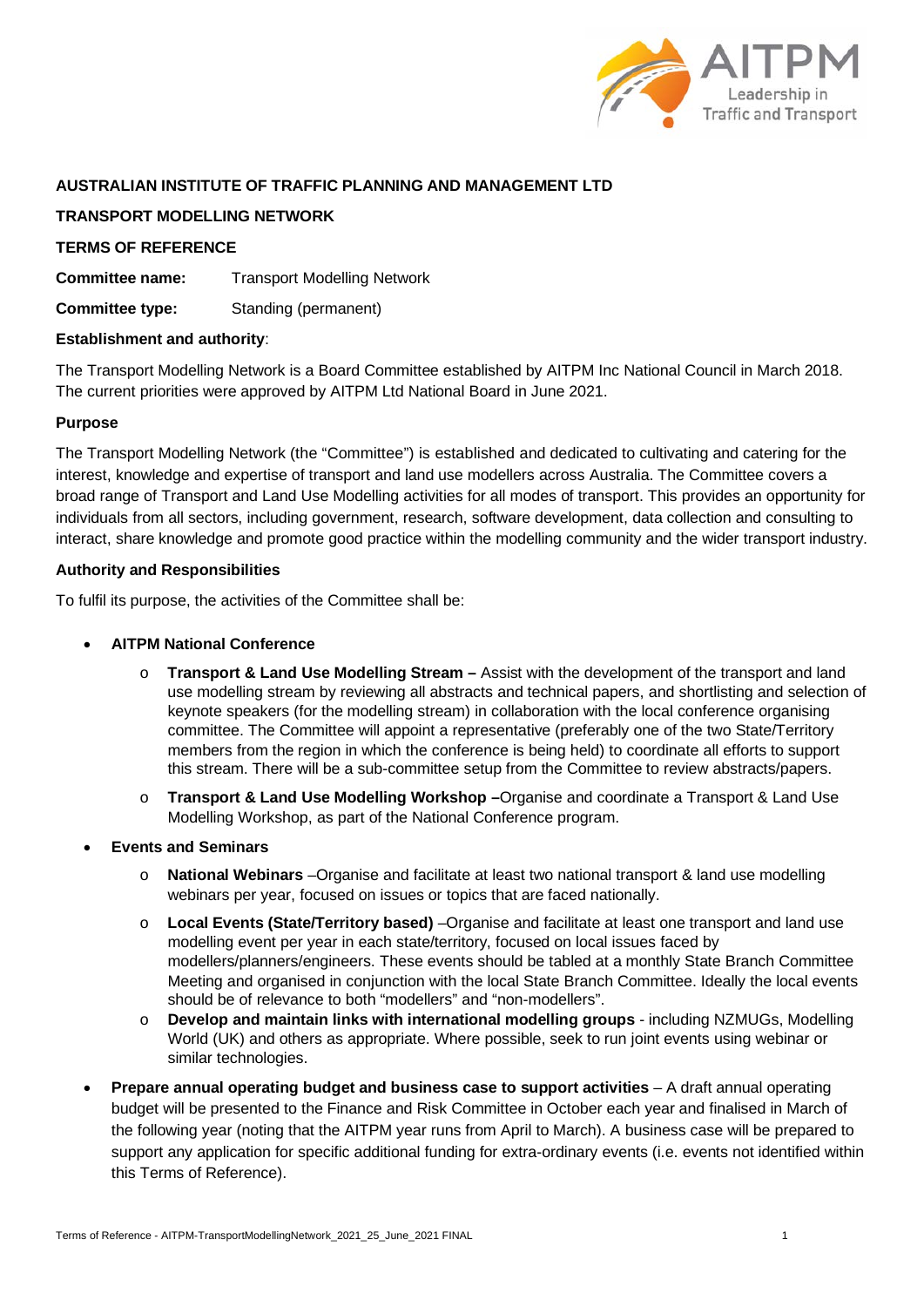

- **Attend State / Territory Branch Committee Meetings** At least one of the two State/Territory TMN Committee members must attend State Branch Committee meetings in their state. TMN Committee members are not required to be but are not precluded from becoming a State Branch Committee member. TMN members may be co-opted on to a State Branch Committee.
- **Maintain and promote the Transport Modellers Code of Conduct**  Considering, reviewing and incorporating feedback on the code as appropriate. Promote the Code of Conduct and seek endorsement by organisations that undertake, or are involved in, transport modelling.
- **Knowledge Sharing Seminar and Workshop**  Organise an annual intergovernmental discussion on transport modelling, aligned with the annual National AITPM conference. Coordinated by TMN, the purpose of this event is to allow government modelling groups to discuss current issues, develop networks and to share knowledge & experiences.
- **Coordinate local networking opportunities** In conjunction with local State/Territory Branch Committees, the TMN should for AITPM professionals having particular interest in transport modelling, to gauge interest in events, and organise support for events.
- **Liaise with academia and like-minded organisations** Progress discussions on emerging and priority issues.

## **Committee Composition**

In a typical year, the TMN Committee will comprise of a maximum of twenty-one (21) members - sixteen (16) statebased members, three (3) co-opted national members, one (1) immediate past TMN chair and one (1) NZMUGS reciprocal member.

| <b>Committee Role</b>                                          | # of roles | <b>Tenure</b> | <b>Voting</b><br>rights |
|----------------------------------------------------------------|------------|---------------|-------------------------|
| State / Territory members (maximum of 2 per state / territory) | 16         | 2 years       | Yes                     |
| Co-opted members (national)                                    | 3          | 1 year        | Yes                     |
| Immediate past TMN National Chair                              | 1          | 1 year        | Yes                     |
| NZ MUGS reciprocal member                                      | 1          | 1 year        | No                      |
| <b>Total Members</b>                                           | 21         |               |                         |

## *State / Territory members*

The sixteen (16) State / Territory committee members will comprise of two (2) committee members from each mainland state of Australia plus Tasmania, ACT and NT – who are active in the application or development of transport and land use models and/or in the management of their use.

Terms for the TMN State / Territory members shall be two (2) years after which members shall retire or seek reelection. One member only from each state should ideally retire each year to ensure continuity of state representation (i.e. the tenure of the two members in each state / territory should be offset by one year).

The election process for State / Territory members will take place at the same time as the State Branch Committee elections in May-July of each year. AITPM members in each State Branch will vote for their preferred TMN State / Territory Committee Members in **circumstances where there are more nominations than positions available**. States or Territories without a local branch will be allocated or aligned to a State Branch. Nominees must be a current member of the AITPM.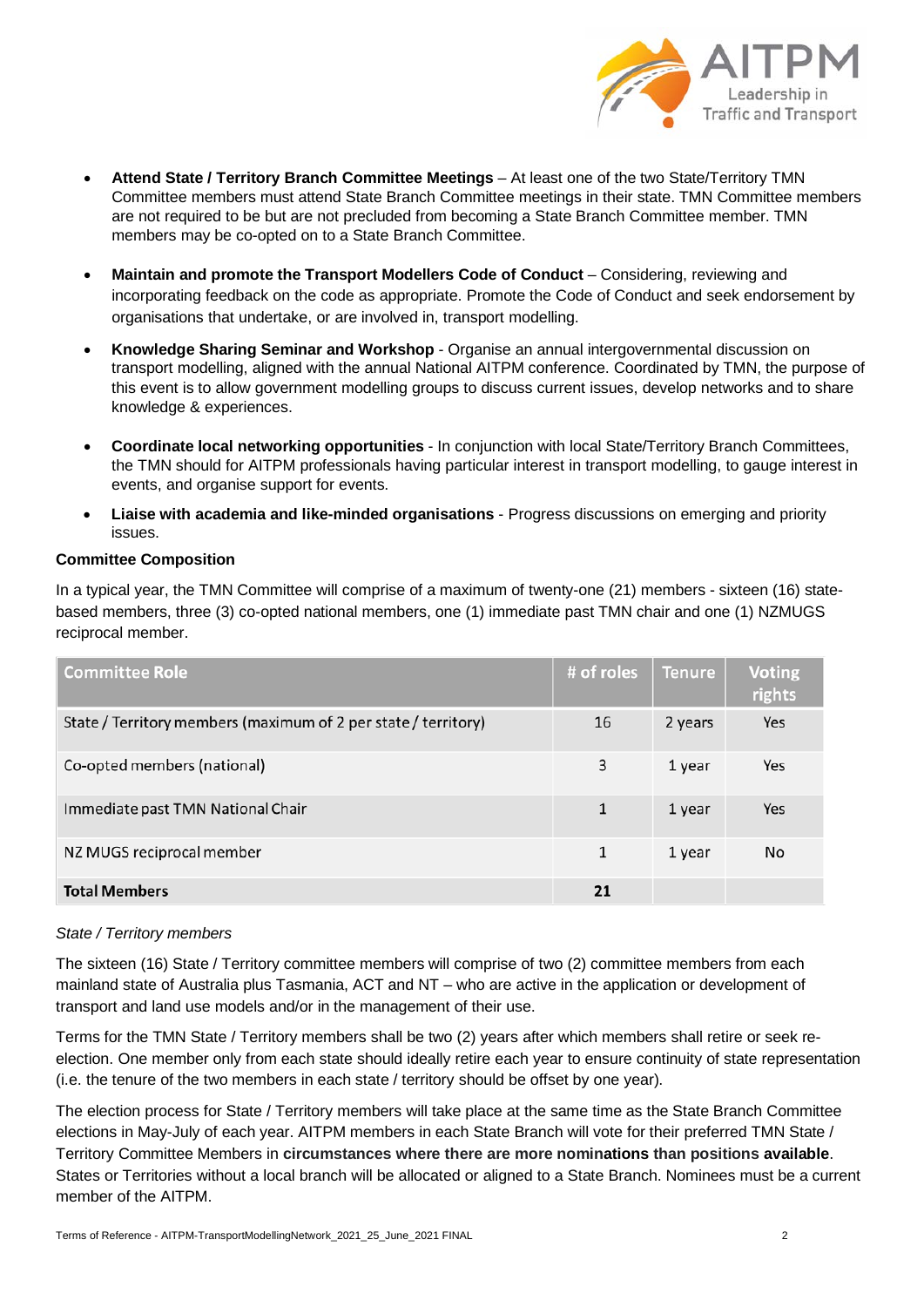

To ensure continuity of state and territory representation for the TMN Committee this year (2021/22) it is necessary for one state or territory committee representative is willing to hold a two year term and the other representative a one year term. The following process will be used to decide which state or territory committee members will have two year terms and which will have a one year term:

- Where more than two nominations are received for any state or territory, there will be an election (as noted above), and the nominee with the highest number of votes will be granted the two year term and the nominee with the second highest number of votes, the one year term.
- Where only two nominations are received for any state or territory and there is no election or there is an election and there are equal numbers of votes, mediation may be required. The current member of the Board who has overseen the activities of the TMN shall contact the mediate between the two nominees individually noting who the other nominee is and ask them to individually or jointly (ie with the other nominee) consider who shall have the one and two year roles to come to a mutual agreement as to who shall be elected for the two and one year terms. If there is no agreement between the nominees can be reached then the nominated Board member shall make the decision, which shall be final.

# *Co-opted members*

The Committee may seek co-opt members to the committee for a maximum period of one (1) year, after which the member shall retire or seek re-nomination. Selection of co-opt members shall be at the discretion of the TMN committee and ultimately the TMN Chair (if the committee cannot agree

Co-opted members are not required to be AITPM members.

### *Immediate past Chair*

The TMN immediate past Chair is a one (1) year role allocated to a retiring TMN National Chair. The role is dedicated to support an incoming TMN National Chair and provide a smooth transition.

#### *NZMUGS reciprocal member*

The committee may also co-opt a NZ Mugs Reciprocal Member on a one (1) year term. The TMN National Chair will coordinate with the NZMUGS to determine who this will be.

#### **Committee composition objectives**

The TMN Committee recognises the benefits of diversity, while also recognising that diversity comes in many different forms:

- Diversity in gender, cultural, race and age.
- Diversity in representation across private and public sectors as well as academia.
- Geographical diversity through representation in all states and territories (a true national committee).
- Diversity in technical expertise (transport modelling strategic through to microsimulation/traffic modelling, land use modelling, pedestrian modelling, etc.)

#### **Committee Roles**

The TMN Committee, once newly finalised for the forthcoming year will elect its own TMN National Chair, Secretary and/or Treasurer (only in years that it is relevant to do so). Nominees must be members of AITPM and come from the current Committee membership.

The election process will be managed by the TMN National Chair in years where they are not retiring, and Immediate Past Chair in years where there is a retiring TMN National Chair. Votes will be taken anonymously and in a 3,2,1 vote system.